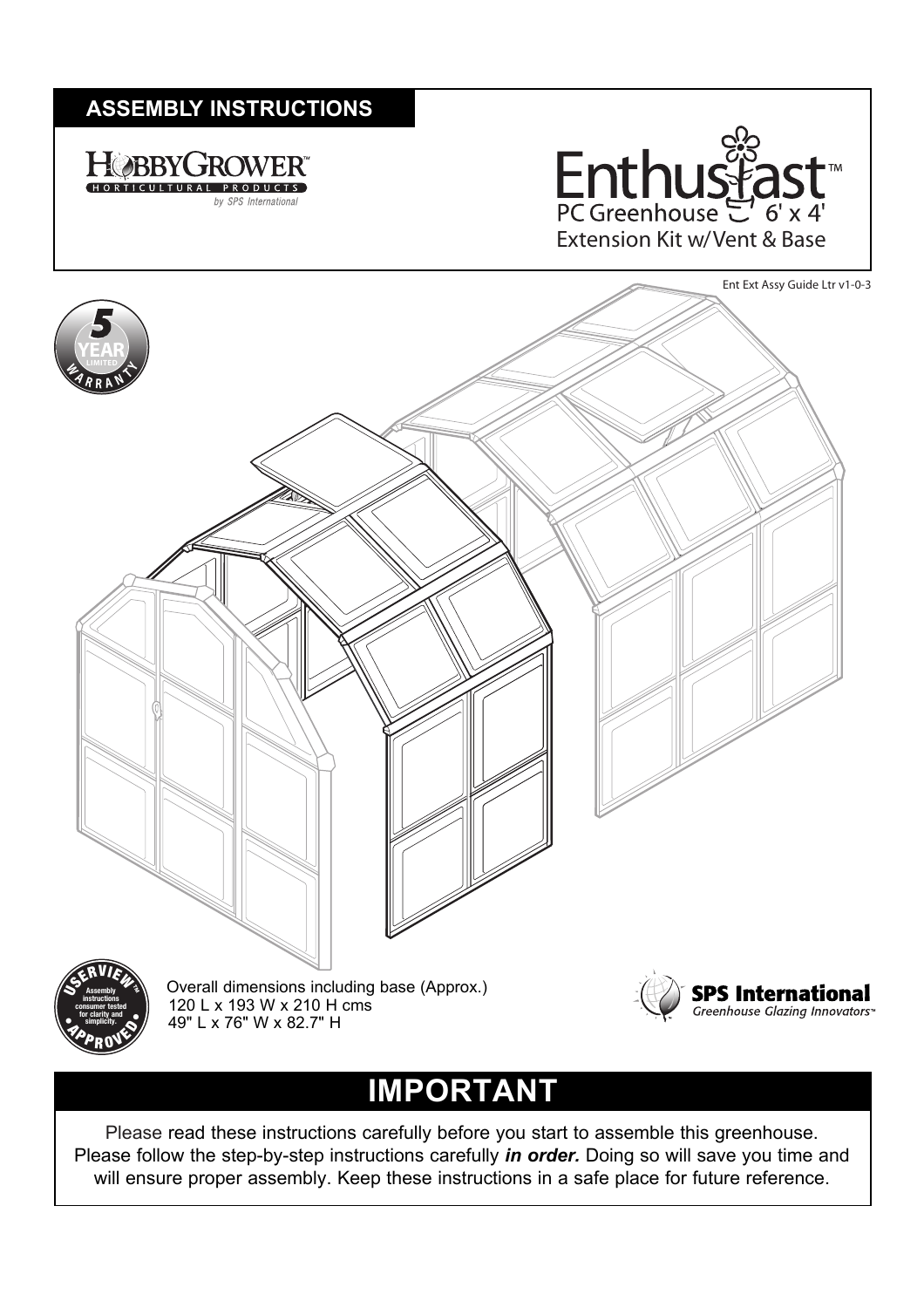#### **SAFETY ADVICE**

We strongly recommend the use of work gloves during assembly as aluminium profiles may have sharp edges.

Do not attempt to assemble the greenhouse in windy or wet conditions.

Take special care not to touch overhead power cables with the aluminium profiles.

Always wear shoes and safety goggles when working with extruded aluminium.

Dispose of all plastic bags safely - keep them out of r each of small children.

The greenhouse must be positioned and fixed on a flat level surface.

Do not lean against or push the greenhouse during construction.

Keep children away from the assembly area - the aluminium profiles may have sharp edges.

Do not position your gr eenhouse in an area exposed to excessive wind.

Do not attempt to assemble this greenhouse if you are tired, have taken drugs or alcohol or if you are prone to dizzy spells.

If using a step ladder ensure that you follow the manufacturers safety advice.

If using power tools always follow the manufacturer's instructions.

Hot items such as recently used grills, blowtorches etc. must not be stored in the greenhouse.

Ensure there are no hidden pipes or cables in the ground before inserting the ground stakes.

#### **GENERAL ADVICE**

This is a multi-part assembly. Allow at least 4 hours to assemble from start to finish.

**Selecting a site** - choose a sunny level position for your gr eenhouse away from overhanging trees.

If you are fixing your greenhouse directly to a solid concrete base, please take into account the fixing brackets **24**. See diagram and text 34 (Area needed - 266.6cm/104.5" Length x 211.9cm/83" Width including fixing brackets **24**)

It is advisable to use a lubricant to ease connection between aluminium profiles and panels.

The component parts should be checked and laid out in an or derly way, close at hand.

Keep all small parts (screws etc.) in a bowl so they do not get lost.

Note that the door is hinged on the right hand side and ther efore opens to the right.

You can opt to use the base brackets supplied to anchor your greenhouse to a concrete floor or you can use the base supplied.

We strongly advise you to keep the special poly-film protective covering on the side panels and first line of roof panels until the greenhouse is fully assembled. You should however remove the poly-film protective covers from the very top roof panels, as it willbe very difficult to remove them afterwards.

Keep roof clear of snow and leaves.

### **CARE & MAINTENANCE**

When your greenhouse needs to be cleaned, use a mild detergent solution and rinse with cold clean water .

**DO NOT** use acetone, abrasive cleaners or other special detergents to clean the clear panels.

When opening the greenhouse door, do not use excessive force.

**Replacement parts - contact your Authorized hobbyGrower reseller or SPS Customer Service helpline: 1-800-994-5626 Fax: 1-530-668-8606 Email: sales@spscorp.com**

## **TOOLS & EQUIPMENT REQUIRED**

Silicone Sealant & Applicator Tape measure Work gloves Plastic or rubber mallet Lubricant

Crosshead screwdriver Bradawl Drill 2mm metal drill bit

**Scissors** Step ladder Spirit level Large hammer

**If help is required seek professional advice within store.**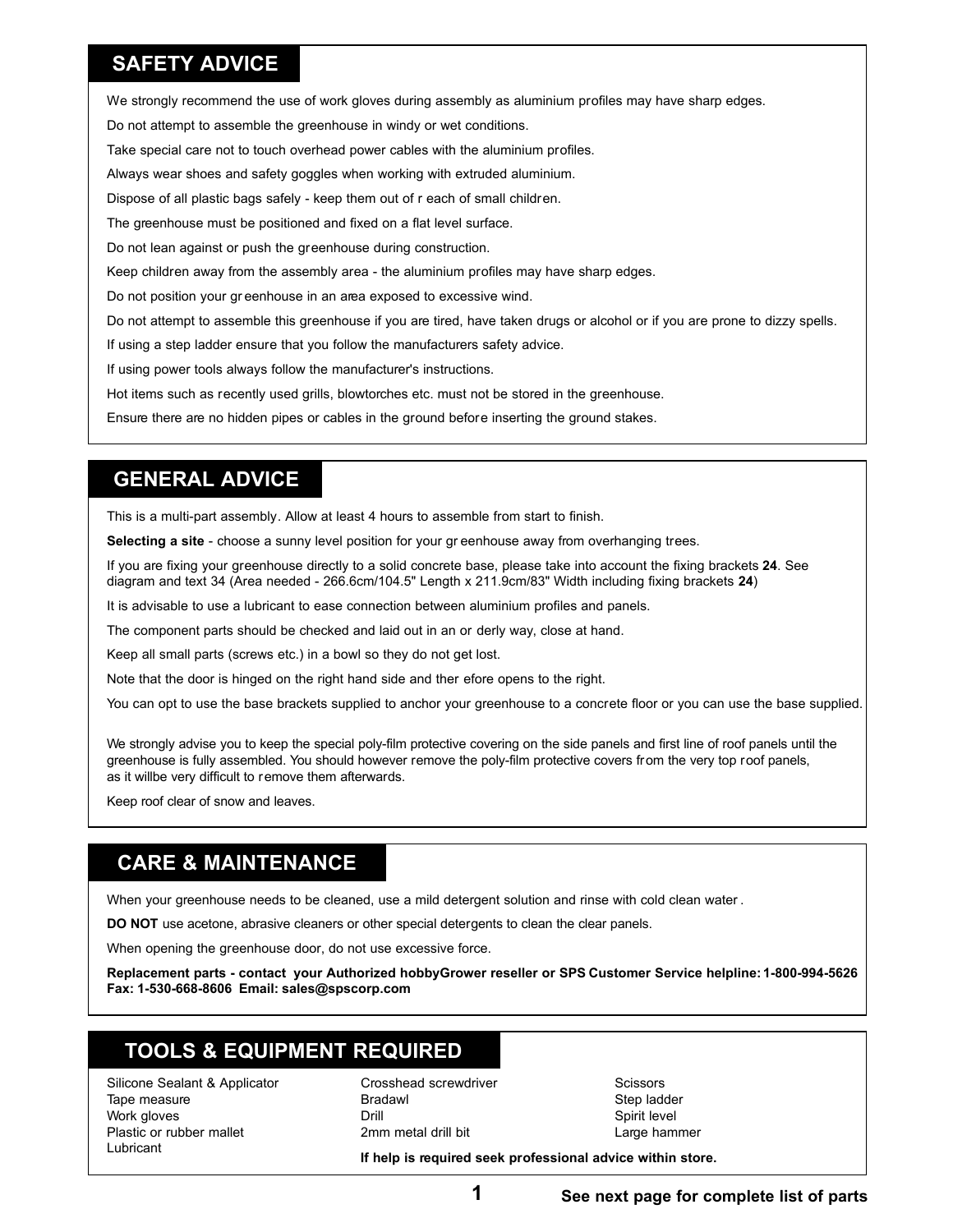#### **CONTENTS**